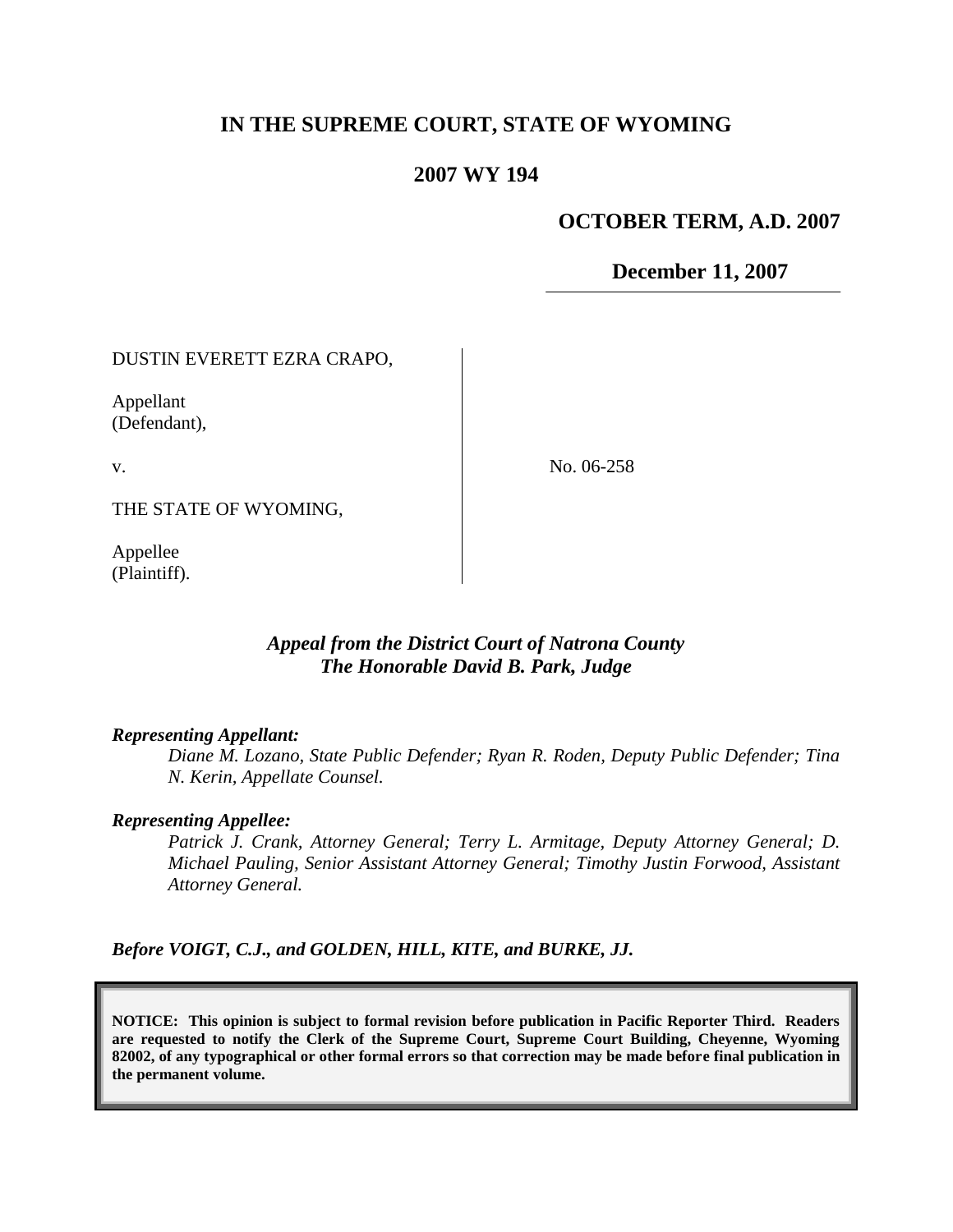### **BURKE, Justice.**

[¶1] Dustin Crapo pled guilty to the crime of receiving, concealing, or disposing of stolen property. As part of his sentence, the district court ordered Mr. Crapo to pay restitution. He now challenges that restitution order. We reverse.

### *ISSUE*

[¶2] We rephrase the issue presented for our review as follows:

Did the district court have statutory authority to order Mr. Crapo to pay restitution to burglary victims when Mr. Crapo did not plead guilty to the burglaries or conspiracy to commit the burglaries and did not, as part of his plea agreement, agree to pay restitution to the burglary victims?

## *FACTS*

[¶3] The State charged Mr. Crapo with one count of receiving, concealing, or disposing of stolen property in violation of Wyo. Stat. Ann.  $\S 6$ -3-403<sup>1</sup> and one count of conspiracy to receive, conceal, or dispose of stolen property in violation of Wyo. Stat. Ann. §§ 6-3- 403 and 6-1-303.<sup>2</sup>

[¶4] Several days before the trial was scheduled to begin, Mr. Crapo and the State entered into a plea agreement. Mr. Crapo agreed to plead guilty to receiving, concealing,

(i) A felony punishable by imprisonment for not more than ten (10) years, a fine of not more than ten thousand dollars (\$10,000.00), or both, if the value of the property is one thousand dollars (\$1,000.00) or more.

 $2$  Wyo. Stat. Ann. § 6-1-303 states in relevant part:

(a) A person is guilty of conspiracy to commit a crime if he agrees with one (1) or more persons that they or one (1) or more of them will commit a crime and one (1) or more of them does an overt act to effect the objective of the agreement.

<sup>&</sup>lt;sup>1</sup> Wyo. Stat. Ann. § 6-3-403 (LexisNexis 2007) states in relevant part:

<sup>(</sup>a) A person who buys, receives, conceals or disposes of property which he knows, believes or has reasonable cause to believe was obtained in violation of law is guilty of: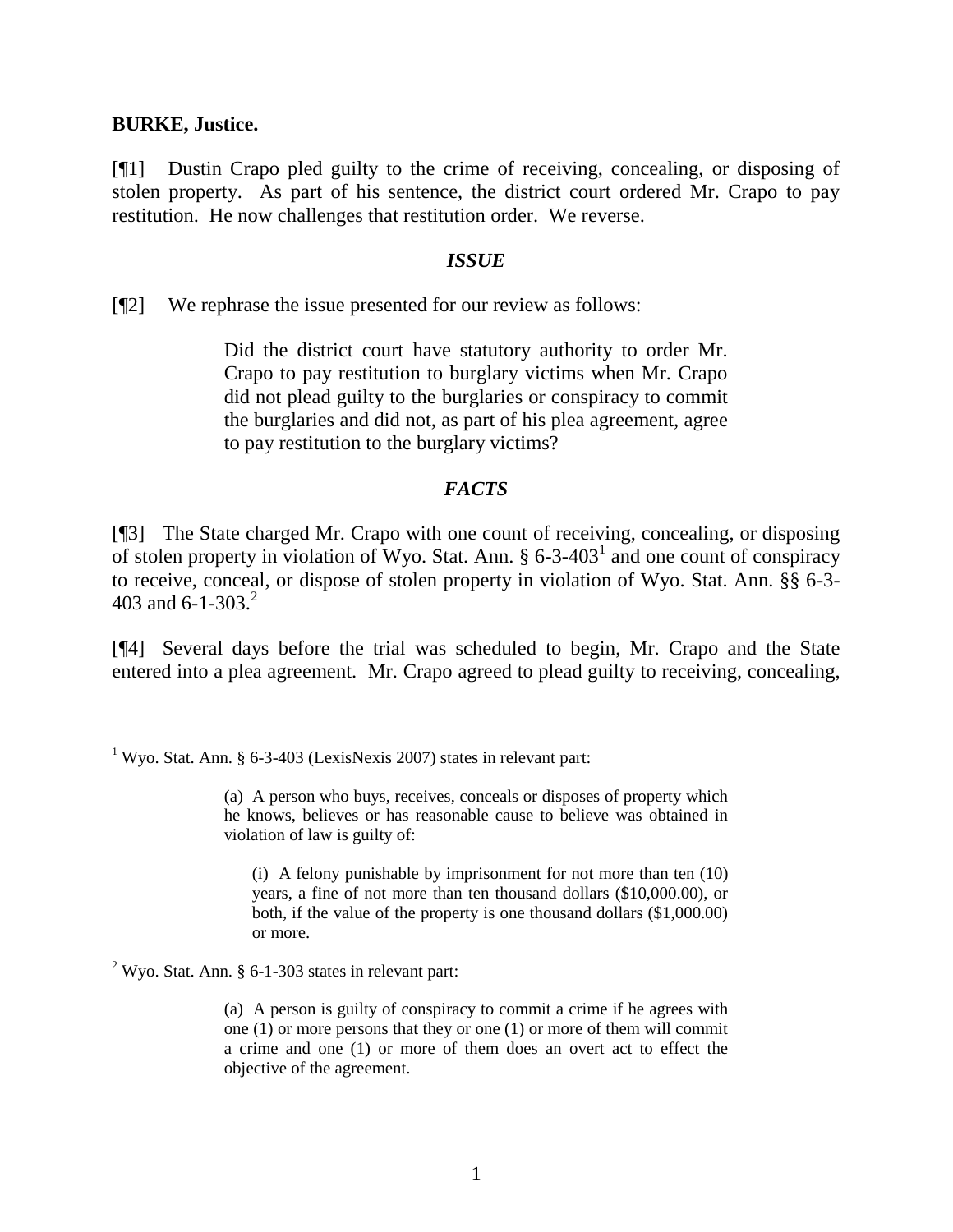or disposing of stolen property. In exchange, the State agreed to drop the conspiracy charge and agreed to recommend a maximum sentence of three to five years in the Wyoming State Penitentiary. The only mention of restitution at the change of plea hearing was the court's advisement to Mr. Crapo that he "could be required to pay restitution." The actual plea occurred as follows:

> The Court: Mr. Crapo, how do you plead to Count 1 of this Information?

[Mr. Crapo]: Guilty, Your Honor.

The Court: Generally, between October  $26<sup>th</sup>$  of 2005 and January  $5<sup>th</sup>$  of 2006, were you in Natrona County?

[Mr. Crapo]: Yes, I was.

The Court: Did you come into possession of—I think it was primarily hand and power tools at that time?

[Mr. Crapo]: Yes, Your Honor.

The Court: Did you understand that those had been stolen?

[Mr. Crapo]: Yes, Your Honor.

The Court: Do you agree that the value of those tools exceeded \$1,000?

[Mr. Crapo]: Yes, Your Honor.

The Court: And all of that occurred in Natrona County?

[Mr. Crapo]: Yes, Your Honor.

The Court: [Prosecutor]?

[Prosecutor]: I think that's satisfactory. Thank you.

The Court: The Court finds that Mr. Crapo is alert, he's not under the influence of anything that would adversely affect his ability to understand the proceedings, and he's competent to enter a plea; the plea has been entered knowingly and voluntarily, there are no improper inducements or conditions, the plea is free of coercion; and Mr. Crapo understands the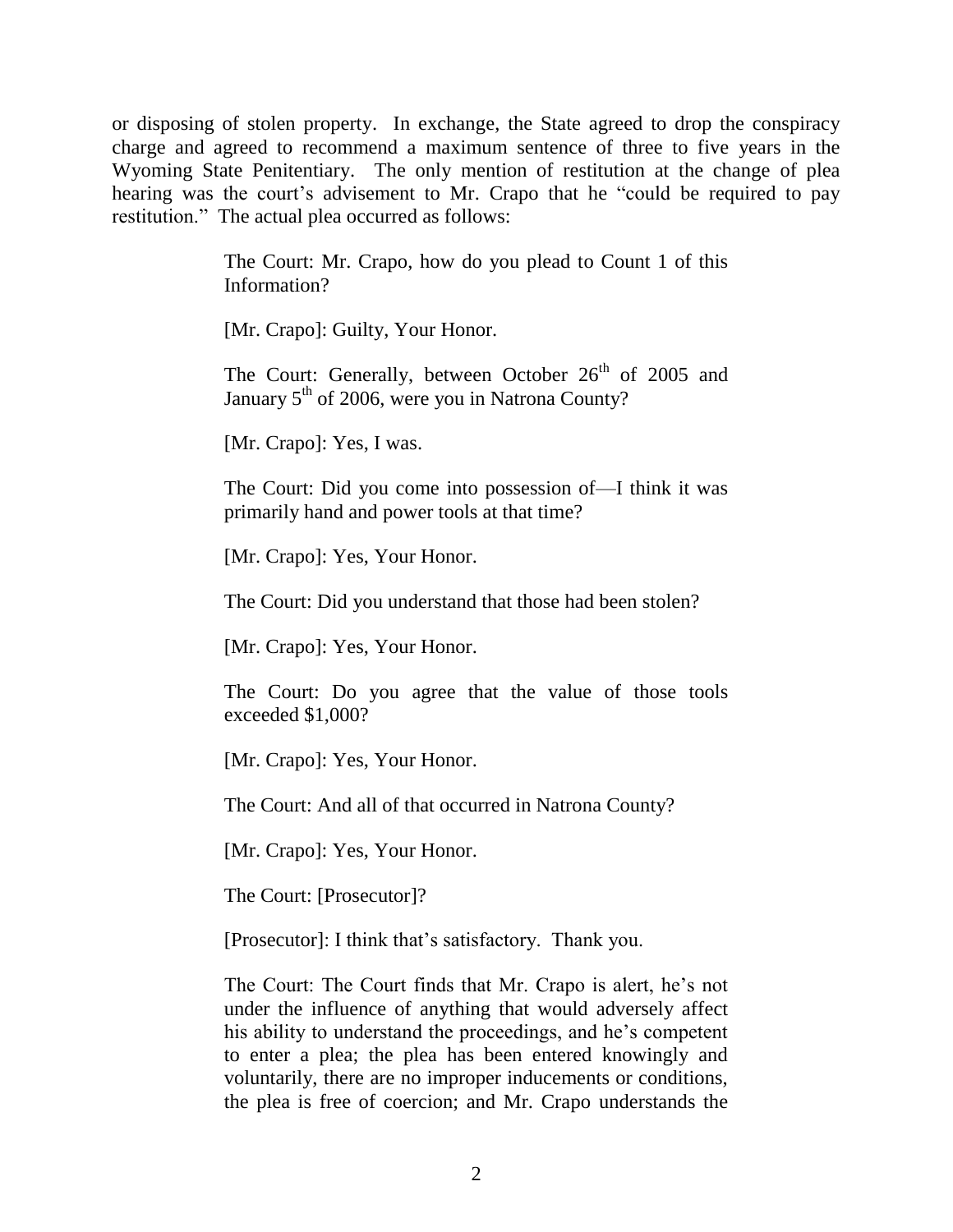charge and the consequences, he consulted with competent counsel, and has established an appropriate factual basis. So I will accept and enter the plea of guilty and request a Presentence Investigation.

(Paragraph breaks omitted.) The order for the Presentence Investigation Report (PSI) included a requirement "that counsel for the State and Defense shall file and serve on opposing counsel, not less than three (3) working days prior to sentencing, any material objections as to the accuracy of the Presentence Investigation Report concerning: . . . 3.) Restitution and costs." Neither Mr. Crapo nor the State appears to have objected to the PSI prior to the sentencing hearing.

[¶5] The PSI identified six individuals whose property was stolen in six burglaries occurring in the Casper area in late 2005. All six individuals were listed in the PSI as victims for restitution purposes, although only four of those individuals sought restitution. Randy Colpits requested \$3,800. John Gaviotis requested \$4,944.55 and Robert Erickson requested \$6,800. Andrew Hintz sought \$500 in restitution. Dale Zitterkopf did not request restitution. Jeremy Eynetich could not be located and no restitution claim was made on his behalf.

[¶6] At the sentencing hearing, defense counsel expressed his concern regarding the adequacy of the restitution information presented to the district court:

> Regarding the restitution, Your Honor—and this is problematic in this case. This case involves several burglaries and then [Mr. Crapo] having possession of some of the items from some of those burglaries. I looked at the police report, and it indicated that \$2,800 of the items from the Gaviotis theft were recovered from [Mr. Crapo]'s vehicle; also, \$220 of the items from the Erickson burglary were recovered when he was arrested. I couldn't find any other items that—that were actually in his possession when they arrested him. Again, we have—as [the prosecutor] indicated, we have issues here where some property was recovered. There's people that used the property as part of their employment. They indicate that they have purchased new items. I don't know what they have purchased. So I'll just leave that matter to the—to the judgment of the Court. I just have my doubts whether the Court can make the required statutory findings based on what is contained in the—in the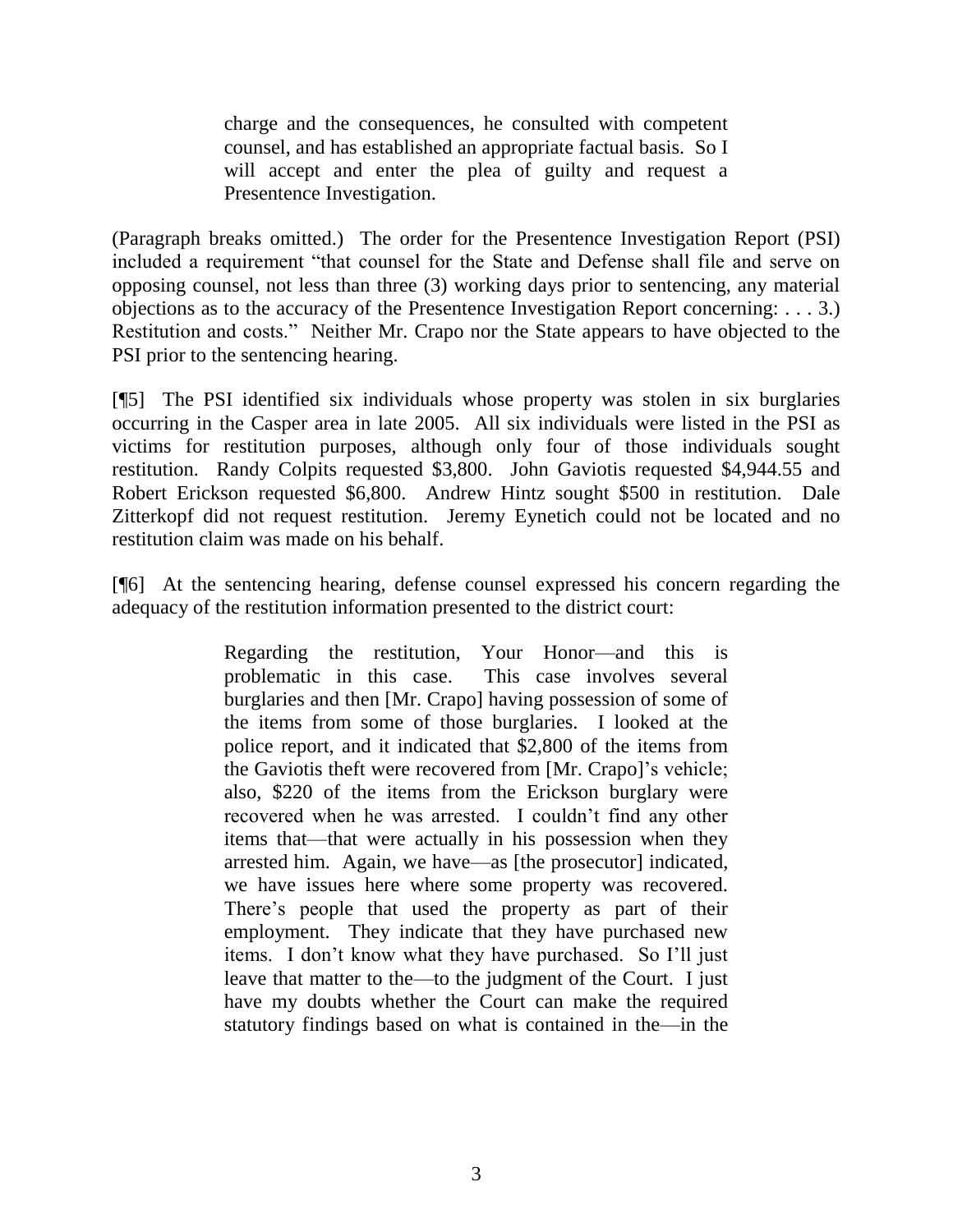PSI at the bottom of page 12.

(Paragraph breaks omitted.)<sup>3</sup> Ultimately, defense counsel said he was leaving the matter "to the judgment of the [c]ourt."

[¶7] The district court also expressed some concern about restitution, but ultimately relied on the State's assurances:

> The Court: It is unclear to me. Is this restitution exclusive of the matters of the items that have been seized or are going to be returned?

> [The prosecutor]: Your Honor, there are some matters—the only matters that I know that are subsequently going to be seized and returned are some of the tools. As I indicated, Mr. Gaviotis's situation was discussed in the Presentence Investigation Report. Secondly, Your Honor, I would note under the order entered by the Court on June 7, 2006, any objections to restitution or costs were to be made three days before sentencing.

> The Court: That is correct. And it appears to me that restitution is substantially well supported here.

(Paragraph breaks omitted.) The district court went on to order restitution payable to Messrs. Colpits, Gaviotis, and Erickson for a total amount of \$15,544.00. The district court denied Mr. Hintz's award because it lacked sufficient evidentiary support. Mr. Crapo now appeals the restitution order.

# *STANDARD OF REVIEW*

[¶8] The standard of review that we employ in evaluating a restitution order depends upon whether the appellant is challenging the factual basis for the restitution order or is challenging the trial court's authority to make the restitution award. We previously explained:

> The distinction between whether a defendant is making a factual challenge to an order of restitution or whether he is

<sup>&</sup>lt;sup>3</sup> In referring to page 12 of the PSI, defense counsel was directing the district court's attention to the PSI language that we have set forth in paragraph 17 of this opinion.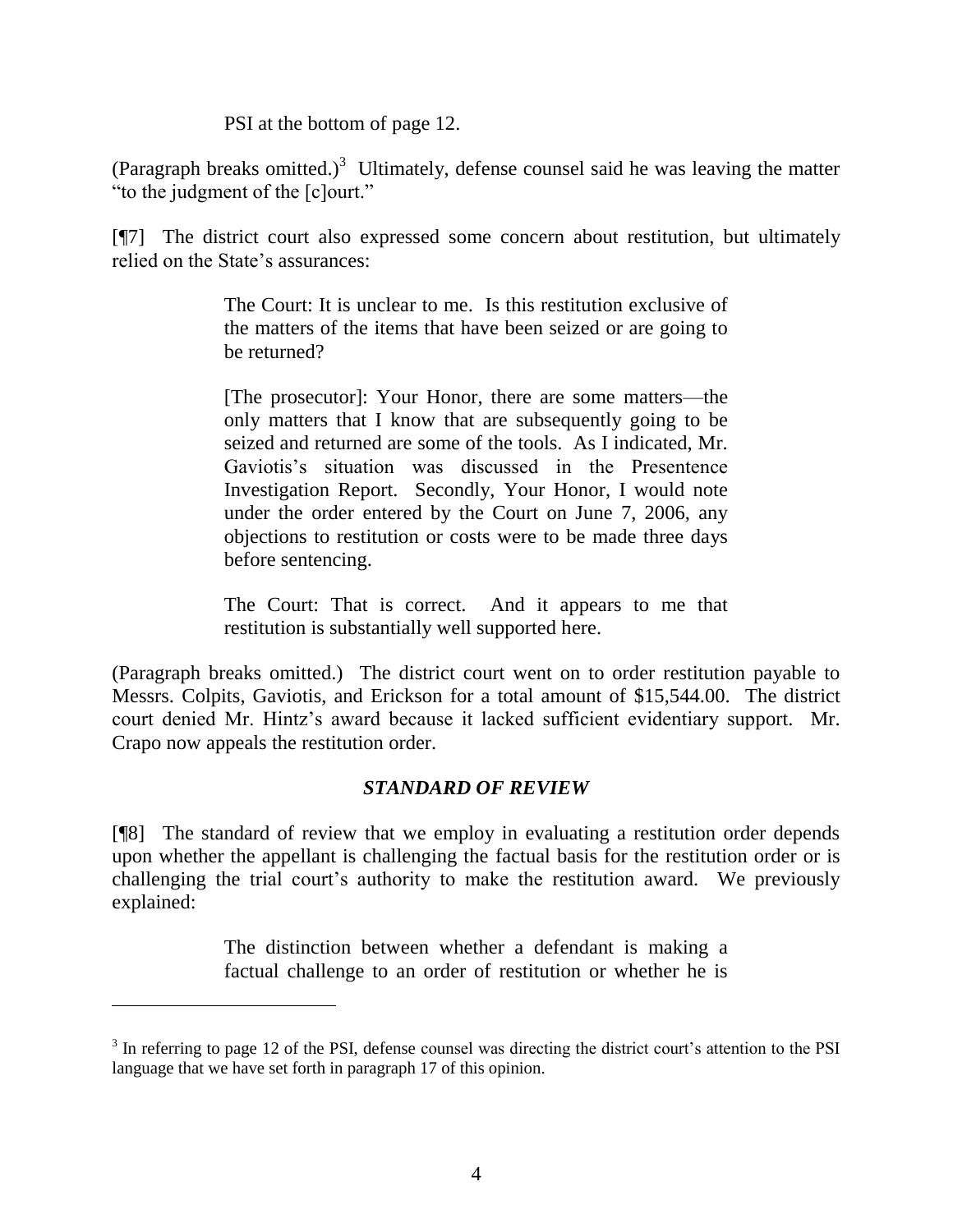challenging the authority of the trial court to make a particular award of restitution is an important one. Challenges to the *factual* basis of an award of restitution can be waived in certain circumstances by the defendant's voluntary actions, such as entering into a plea agreement, and then failing to make any objection at sentencing, as occurred in *Meerscheidt* [*v. State*, 931 P.2d 220 (Wyo. 1997)]. *See also Aldridge v. State*, 956 P.2d 341, 343 (Wyo. 1998). Outside the context of a plea agreement, the failure to object to a factual determination in the awarding of restitution results in an appellate review for plain error. *See Gayler v. State*, 957 P.2d 855, [859] (Wyo. 1998). In contrast, a challenge by a defendant to the *authority* of a trial court to make a particular award of restitution is reviewed on appeal under a *de novo* statutory interpretation standard whether or not the defendant objected or entered into a plea agreement. *Meerscheidt*, 931 P.2d at 223-224, 226-227. While not explicit in our decision in *Meerscheidt*, the reason for conducting a *de novo* review under such circumstances is that a court has only that authority to act which is conferred by the subject statute.

*Merkison v. State*, 996 P.2d 1138, 1141 (Wyo. 2000) (emphasis in original). Mr. Crapo contends that his challenge is to the district court's authority to order the contested restitution award and asserts that the proper standard of review is *de novo*. We agree.

### *DISCUSSION*

[¶9] Mr. Crapo alleges that the district court ordered restitution for losses attributable to burglary, rather than the crime to which he pled guilty: receiving, concealing, or disposing of stolen property. Mr. Crapo contends that the district court lacked authority to impose restitution for pecuniary loss resulting from the burglaries because: (1) he was never charged with committing the burglaries; (2) the conspiracy charge was dismissed pursuant to the plea agreement; (3) he did not admit to committing the burglaries; and (4) he did not agree to pay restitution for those crimes as part of his plea agreement. The State's position is that by admitting to possessing some of the property stolen in the burglaries, Mr. Crapo was effectively admitting responsibility for all the property stolen in the burglaries. The State also contends that Mr. Crapo waived his right to contest the restitution order because he failed to file an objection to the PSI three days prior to the sentencing hearing.

[¶10] As an initial matter, we must address the effect of the district court's pretrial order setting a deadline for objections "to the accuracy of the [PSI] concerning: . . . 3.)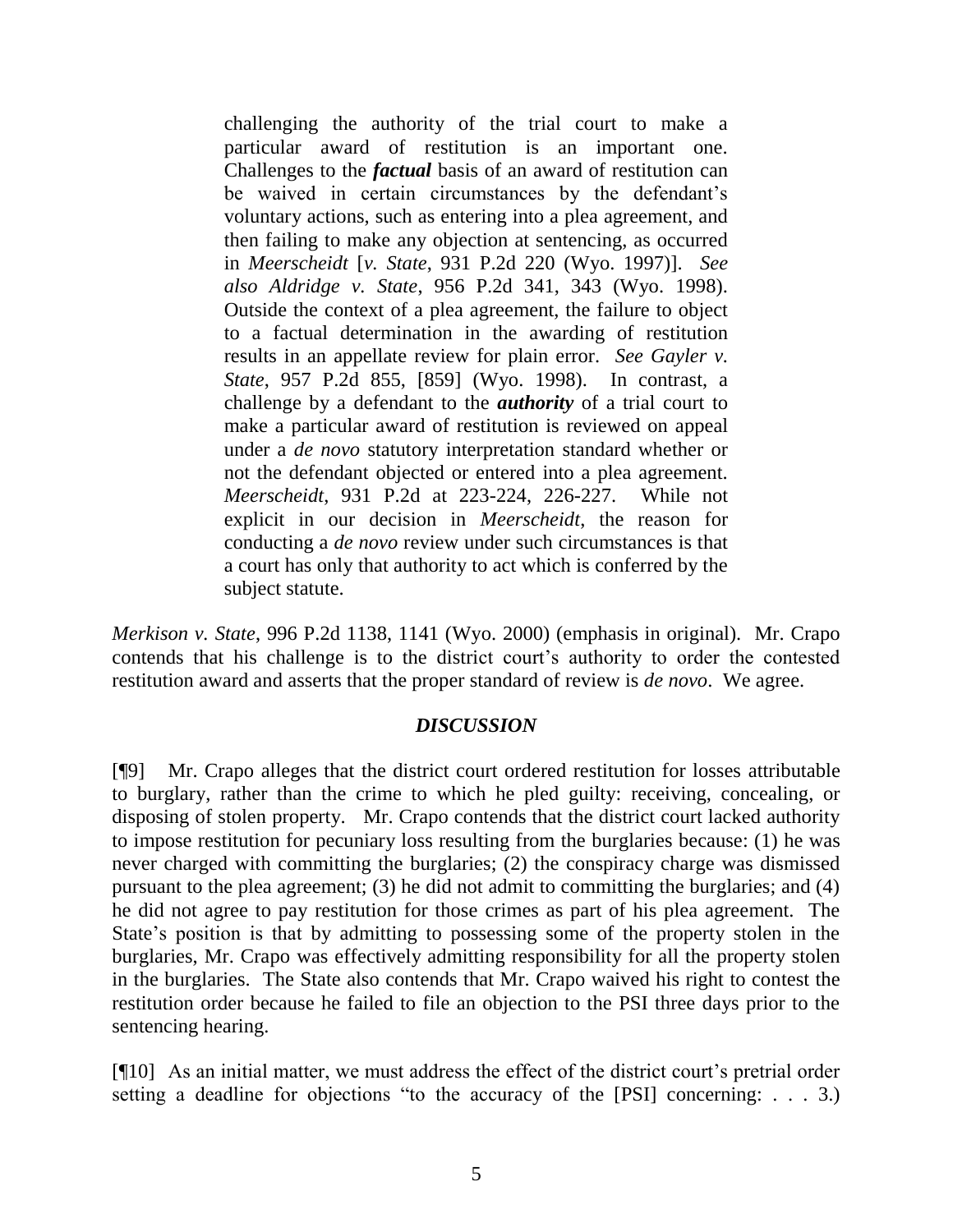Restitution and costs." This Court has held that restitution is not an inherent power of the district court. Rather, it is a power that exists solely by statute. *E.g.*, *Hampton v. State*, 2006 WY 103, ¶ 8, 141 P.3d 101, 104 (Wyo. 2006). As a consequence, "[a]n order of restitution by a trial court which exceeds the authority granted by the statutes governing restitution would be void, and a void order may be challenged at any time." *Merkison*, 996 P.2d at 1141-42. We also note that the pretrial order only required objections to the accuracy of the information in the PSI. Mr. Crapo did not assert below that the PSI was inaccurate, nor does he do so now. Rather, he claims that the district court lacked the authority to order restitution for pecuniary loss resulting from any crime other than the one to which he pled guilty, possession of stolen property. Accordingly, this appeal is not precluded by Mr. Crapo's failure to file a timely objection to the accuracy of the PSI.

[¶11] A district court's authority to order restitution is governed by statute. *Hampton*, ¶ 8, 141 P.3d at 104. Wyo. Stat. Ann. § 7-9-102 requires that a court, "upon conviction for any misdemeanor or felony, order a defendant to pay restitution to each victim as determined under W.S. 7-9-103 and 7-9-114." Wyo. Stat. Ann. § 7-9-103(b) specifies that "the court shall fix a reasonable amount as restitution owed to each victim for actual pecuniary damage *resulting from the defendant's criminal activity*." (Emphasis added.) Additionally, Wyo. Stat. Ann. § 7-9-101 contains several definitions that are pertinent to our analysis:

(a) As used in this chapter:

(i) "Criminal activity" means any crime for which there is a plea of guilty, nolo contendere or verdict of guilty upon which a judgment of conviction may be rendered and includes any other crime which is admitted by the defendant, whether or not prosecuted. In the case of restitution ordered under W.S. 7-13-301, "criminal activity" also includes a crime charged against the defendant;

. . .

(iii) "Pecuniary damage" means all damages which a victim could recover against the defendant in a civil action arising out of the same facts or event, including damages for wrongful death. It does not include punitive damages and damages for pain, suffering, mental anguish and loss of consortium;

(iv) "Restitution" means full or partial payment of pecuniary damage to a victim;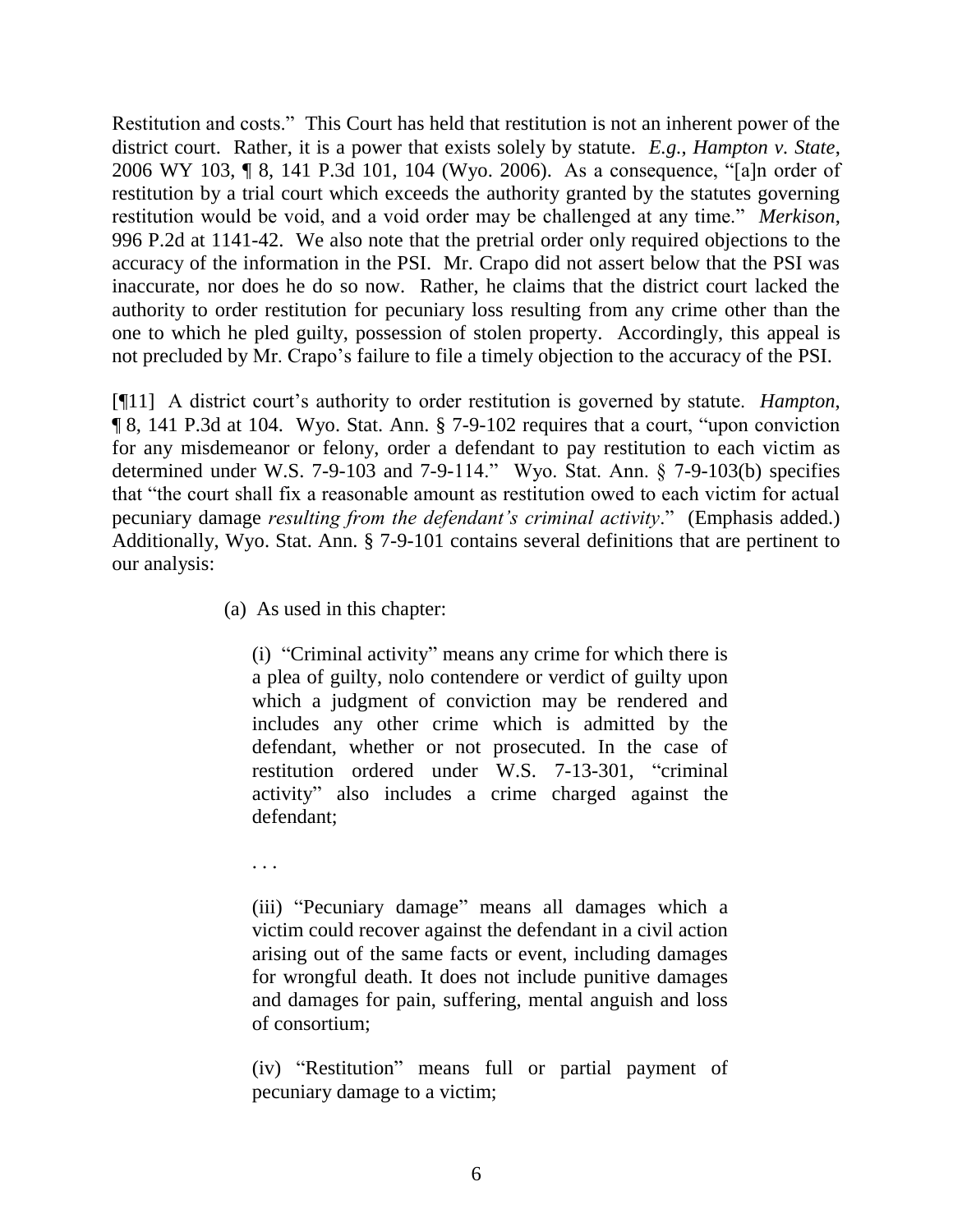(v) "Victim" means a person who has suffered pecuniary damage as a result of a defendant's criminal activities. An insurer which paid any part of a victim's pecuniary damages shall be regarded as the victim only if the insurer has no right of subrogation and the insured has no duty to pay the proceeds of restitution to the insurer.

[¶12] We emphasize that a district court has authority to order restitution only for losses "resulting from the defendant's criminal activity." Wyo. Stat. Ann. § 7-9-103(b). For an act to qualify as "criminal activity" for restitution purposes, the defendant must either plead guilty to the crime, be convicted of the crime, or admit to the crime. Wyo. Stat. Ann. § 7-9-101(a)(i). If the pecuniary damages do not arise from a defendant's "criminal activity" as defined by Wyo. Stat. Ann. § 7-9-103(b), a district court lacks authority to order restitution for those damages.

[¶13] In *Penner v. State*, for example, the defendant was originally charged with three counts of burglary. 2003 WY 143, ¶ 3, 78 P.3d 1045, 1046 (Wyo. 2003). He entered into a plea agreement providing that he would plead *nolo contendere* to one of the burglary charges and the State would dismiss the other two charges. *Id.*, ¶ 4, 78 P.3d at 1046. At the change of plea hearing, the prosecutor recited the facts of one particular burglary in order to provide the necessary factual basis for acceptance of the plea. The restitution documentation that the State relied upon at sentencing listed restitution amounts for all three burglaries, but there was no supporting documentation for the particular burglary to which Mr. Penner pled *nolo contendere*. *Id.*, ¶ 6, 78 P.3d at 1047. The trial court did not order restitution at the sentencing hearing for that burglary because there was no documentation. The court did, however, order restitution for losses resulting from the other two burglaries. *Id.*, ¶ 9, 78 P.3d at 1048.

[¶14] In *Penner*, we held that trial court lacked the authority to order restitution where there was no admission of the crimes or agreement to pay restitution as part of the plea agreement. We noted that:

> This case first went awry at the change-of-plea hearing when the orally announced plea agreement did not indicate whether the appellant would admit the charges that were being dismissed or would agree to pay restitution for those crimes. . . . The *record simply contains no admission of those crimes or express agreement to pay those amounts*, and we are not at liberty in reviewing criminal sentencing proceedings to draw from a blank record inferences that are contrary to the appellant's interests.

*Id.*, ¶ 11, 78 P.3d at 1048 (emphasis added); *see also Van Riper v. State*, 999 P.2d 646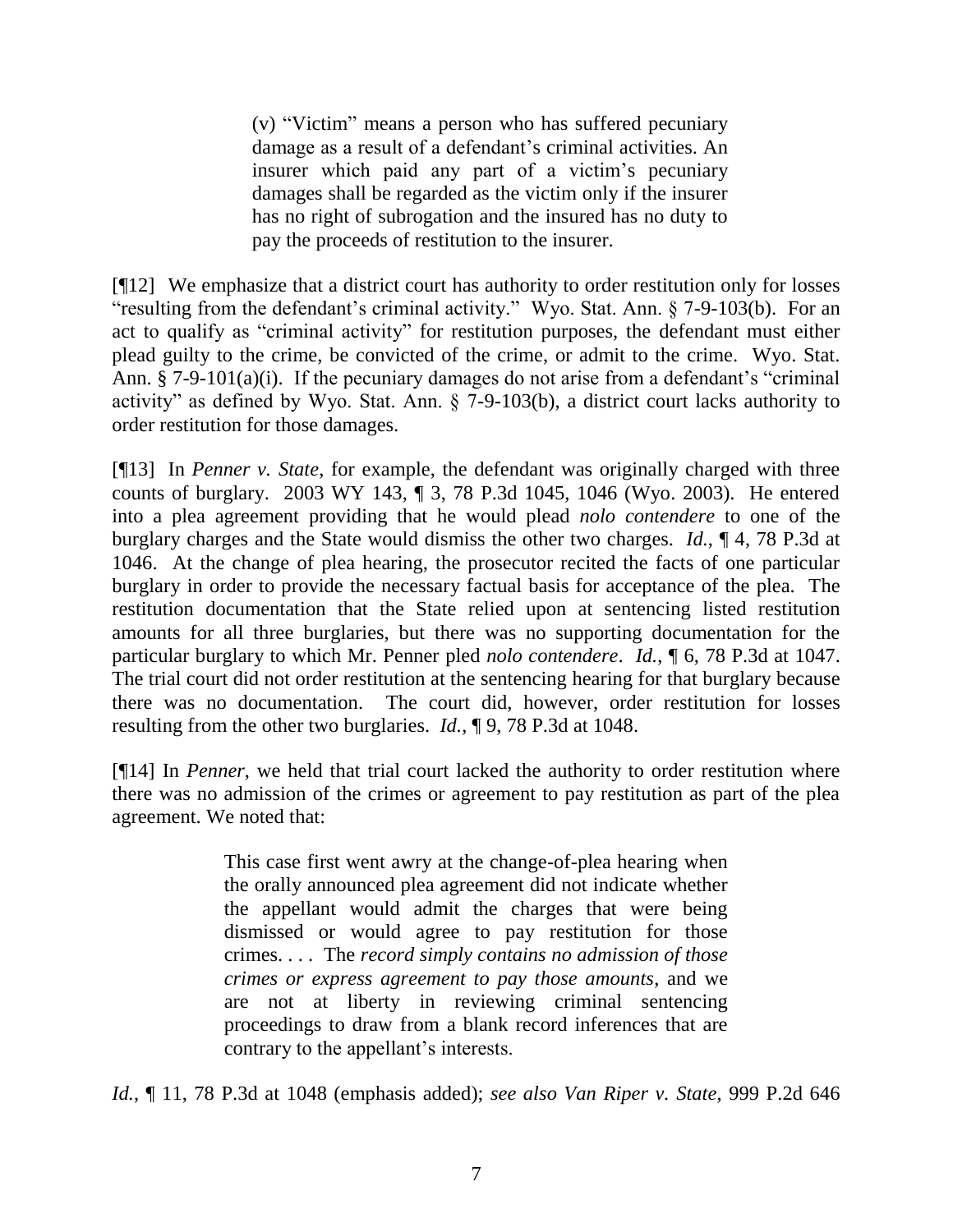(Wyo. 2000) (defendant was not liable for larceny of a car's contents where he specifically denied stealing the car and the contents and was not convicted of stealing the contents, though he agreed to pay restitution for damage to the car's value).

[¶15] Mr. Crapo's situation is similar to that presented in *Penner*. It is undisputed that Mr. Crapo was never charged with committing any of the burglaries. Although he was charged with one count of conspiracy to conceal stolen property, in violation of Wyo. Stat. Ann. §§ 6-3-403 and 6-1-303, that charge was dismissed pursuant to the plea agreement. The record does not contain any evidence that Mr. Crapo admitted to committing those crimes, nor does it contain any evidence of an agreement by Mr. Crapo to pay restitution resulting from those crimes. The only "criminal activity" to which Mr. Crapo pled guilty or admitted, is receiving or possessing stolen property. Accordingly, the district court's authority to order restitution is limited to pecuniary damages incurred by victims arising from that criminal activity. Wyo. Stat. Ann. § 7-9-103(b); *Penner*, ¶ 11, 78 P.3d at 1048. Our review of the record, however, establishes that the restitution award was predicated upon the pecuniary loss resulting from the burglaries, not the "criminal activity" admitted by Mr. Crapo.

[¶16] The State did not present any witnesses or other evidence in support of the restitution request at the sentencing hearing. Support for the restitution order must be found in the plea agreement, PSI, or Mr. Crapo's guilty plea. There is no question that Mr. Crapo possessed some of the property that was stolen in the burglaries. The PSI report identified the property that Mr. Crapo possessed. Significantly, however, the PSI reflects that all of the stolen property found in Mr. Crapo's possession was either returned to the owner or, at the time of sentencing, continued to be held by the police. We have no doubt that, if properly presented, the owners of the property are entitled to restitution for pecuniary loss occasioned by Mr. Crapo's possession of the stolen items. The problem here, however, is that there is no evidence in the record to support the conclusion that Mr. Crapo ever possessed any of the stolen property that had not been recovered.

[ $[17]$ ] The Restitution & Costs section of the PSI summarizes the restitution claim as follows:

> Several items taken from the Victims have been recovered and are currently being held by the Casper Police Department. The Victims have requested restitution *on the items that they have not received*. Some Victims did not include the items that they know to have been recovered and anticipate receiving back. Dale Zitterkopf stated that he has recovered most of the *stolen items* and did not care to receive any restitution from the Defendant. Andrew Hintz reported that he could not provide any documentation for the *stolen items* and has not replaced much of the *lost property*. Mr.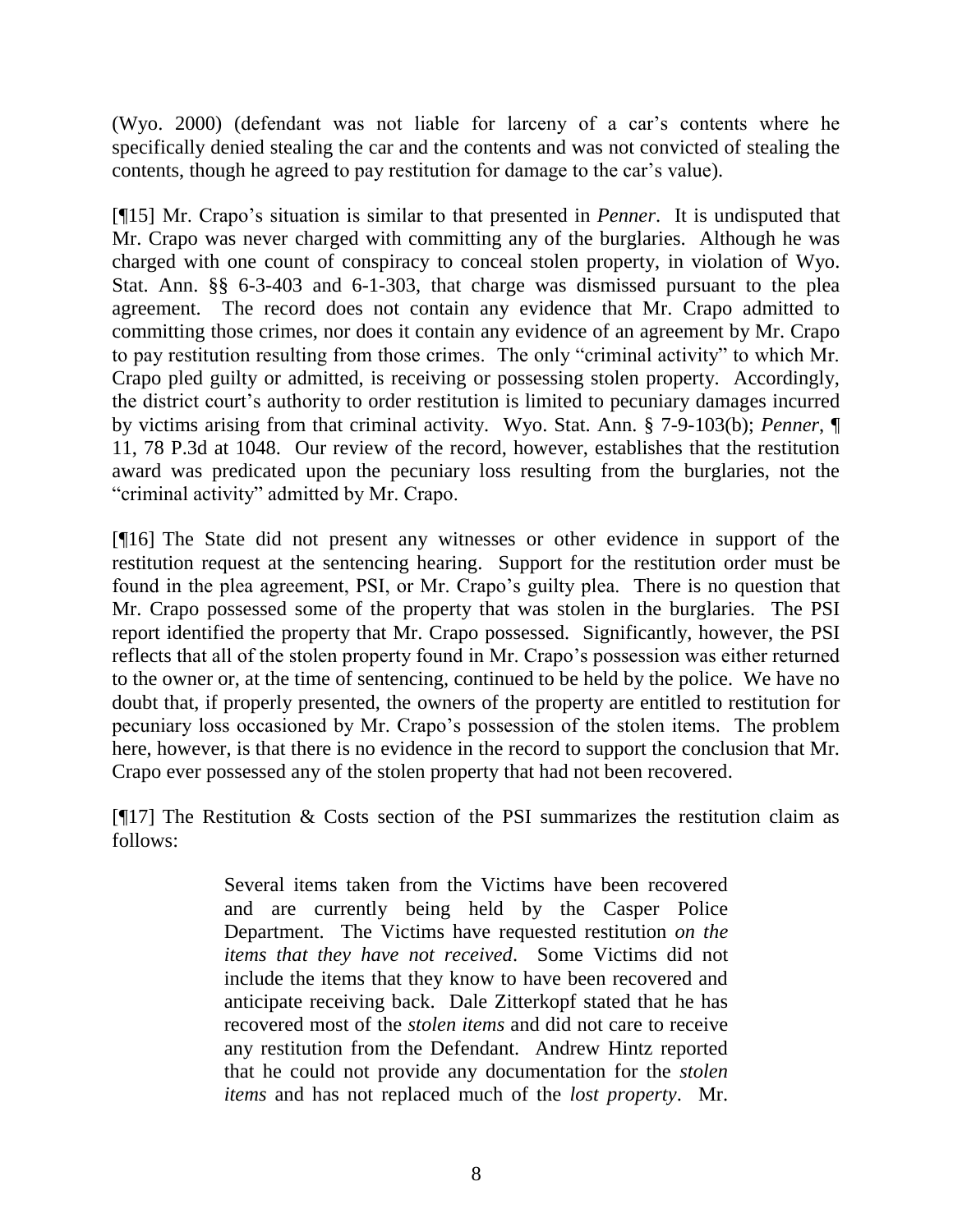Hintz estimated the *total value of the stolen property*. Robert Erickson reported that he had to replace most of the items that were *stolen by the Defendant*. The total balance of replaced merchandise was \$6,800. John Gaviotis reported that he replaced much of the merchandise *stolen by the Defendant*. Mr. Gaviotis provided receipts from the replacement of the *taken tools*. Randy Colpits reported that he has replaced most of the *stolen equipment* and has provided receipts for the items he replaced.

(Emphasis added.) It is abundantly clear that, in the PSI, the probation agent focused on property stolen in the burglaries, rather than property Mr. Crapo possessed. Such focus is a proper basis for restitution only if Mr. Crapo agreed to pay restitution for pecuniary loss resulting from the burglaries or admitted to committing the burglaries. He did neither. The State does not contend that Mr. Crapo agreed to pay restitution for damage arising from the burglaries as part of the plea agreement. The State also does not contest Mr. Crapo's contention that the PSI restitution claims are founded upon the burglaries rather than the stolen property. Instead, the State apparently relies upon inferences to be drawn from Mr. Crapo's guilty plea. According to the State:

> [Mr. Crapo's] plea effectively conceded he had contributed to the success of every burglary to which he had been tied by the discovery of that property and, therefore, had contributed to the successful theft of all the property taken in those burglaries by his willingness to receive and conceal portions of that property. That is to say, the extent of the loss suffered by the victims was as much a result of his illegal activities as it was a result of the thief's activities.

[¶18] We are unable to make the inferential leap suggested by the State. *Penner*, ¶ 11, 78 P.3d at 1048. Simply put, there is no support in the record for the State's position. There is no plea agreement to pay restitution for the burglaries. Mr. Crapo did not admit to the burglaries. The one charge against Mr. Crapo which might have provided legal justification for the restitution award, the conspiracy charge, was dismissed by the State pursuant to the plea agreement. We would uphold any portion of the restitution order supported by Mr. Crapo's plea, but given the lack of support in the record for such an award, we are unable to determine any proper restitution amount.

[¶19] Finally, we should note that, because of the double jeopardy implications, restitution orders overturned for failure of proof will not be remanded for the purpose of relitigating the restitution issue. *E.g.*, *Van Riper*, 999 P.2d at 648. Because the trial court improperly ordered restitution for losses not attributable to Mr. Crapo's criminal activity as defined by Wyo. Stat. Ann. § 6-3-403, and because the record does not provide any